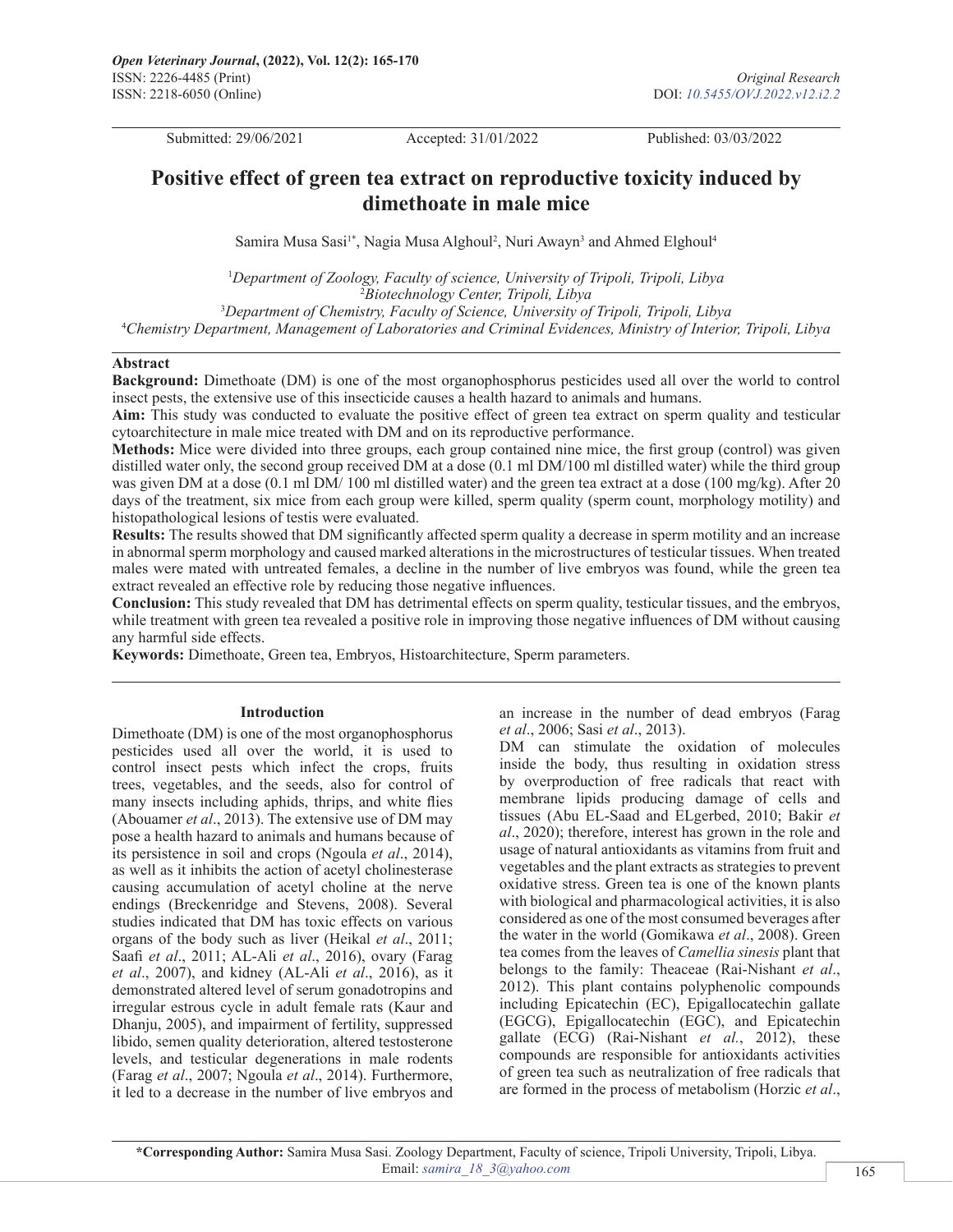2009), in addition, it contains carbohydrates, vitamins E, K, A, low levels of vitamin B and vitamin C, as well as it is a rich source of mineral elements that promote its antioxidant properties.

Several studies showed that green tea has anticancer, anticholesterol, antidiabetic, antimutation, antimicrobial, and antioxidant effects (Weisburger and Chung, 2002), as well as it exerts anti-obesity effects (Rains *et al*., 2011). The present study aimed to investigate the positive effects of green tea extract on sperm quality and microstructure of testicular tissue in mice treated with DM insecticide and also on the embryos.

## **Material and Methods**

## *Materials*

The green tea plant (oriental green tea, fine quality, China) was purchased from a local shop while DM (40% EC, good quality, Germany) was bought from Soliman Khater market (Tripoli—Libya) and they were used to prepare the required doses.

## *Experimental animal and treatment*

This study was conducted 27 on albino male mice weighing (22–28 g), their ages between 8 and 10 weeks, they were reared in animals 'room in the Zoology Department, Faculty of Science, University of Tripoli, Libya under normal light and temperature between 23°C and 25°C, they were given standard commercial laboratory chow and water. Animals were divided into three groups, each consist of nine mice and treated as follows: Group I (control): this group received distilled water by gavage for 20 days, group II: the mice in this group received DM at a dose (0.1 ml DM/100 ml distilled water), and group III: the mice in this group received DM at a dose (0.1 ml DM/100 ml distilled water), after 2 hours of the treatment, they were given green tea extract at a dose (100 mg/kg).

## *Green tea extraction method*

Green tea extract was prepared by boiling 4 g of green tea in 100 ml water for 5 minutes. The mixture was cooling to room temperature and then filtered, after that was given orally to mice.

## *Sample collection*

At the end of the treatment period, six mice from each group were weighted and killed by cervical dislocation, testes and vas deferens were dissected, the testes were kept in formalin for histopathological examination, the rest of the mice from each group were used for a fertility test.

## *Determination of sperm counts and motility*

Sperm were collected by squeezing each vas deferens into 1 ml normal saline (0.9% NaCl) in a small petri dish, then sperm suspension was incubated at 37°C for 10 minutes, after that sperm suspension was thoroughly mixed with a pipette, a small amount of sperm suspension was placed on both chambers of Neubauer hemocytometer and allowing each chamber to be filled by capillary action. Sperm count was determined

according to the method of Yokoi *et al.* (2003) and expressed as millions per milliliter (106 /ml) and also the number of motile and non-motile sperms of control and treated groups were calculated and its motility was determined according to Levin *et al.* (1992).

*Determination of morphological abnormalities of sperm* Two smears were prepared from each mouse and airdried, then were stained with 1% eosin for 10 minutes, 300 sperm from each mouse were examined at  $40 \times$  magnification to determine morphological abnormal sperms according to Otitoloju *et al.* (2010). *Histological examination*

Testes were removed and fixed in 10% neutral formalin and were processed by dehydration in different concentrations of ethanol and were embedded in paraffin wax. Paraffin sections were cut at 7  $\mu$ m thickness, the sections were stained by hematoxylin and eosin (H & E) and examined under alight microscope.

# *Fertility test*

After the end of the treatment period, the treated males were mated with untreated females (1:2). Mating was confirmed by presence of a vaginal plug. Once the vaginal plug was observed that day was considered as day zero of gestation. On the 18th day of gestation, pregnant mice were killed by cervical dislocation and the embryos were removed. The number of live embryos and their body length were recorded.

## *Statistical analysis*

The data were analyzed by one-way analysis of variance using SPSS (version 20), followed by a post hoc Duncan test to make compare between the treated groups and the control,  $(p < 0.05)$  was considered as statistically significant. The data were expressed as  $mean \pm standard deviation$ .

## *Ethical approval*

Ethical approval for the experimental protocol of the study was obtained from the Ethics Committee of the Biotechnology Research Center (Reference BEC-BTRC 17-2021).

## **Results**

## *Effect of different treatments on mice behavior and its survival*

The mice treated with DM revealed a decrease in locomotor activity and also showed some clinical symptoms such as paralysis of limbs, salivation, convulsions, tremors, weakness, ataxia, fur loss on the back and Redding of eyes as well as a decrease in feed and water intake. No animals died in all the groups during the experiment period.

## *Effect of different treatments on sperm parameters*

A significant decline  $(p < 0.05)$  in the percent of motile sperm on mice treated with DM was observed compared to the control and to the group treated with  $DM +$  green tea extract (Table 1). There were not statistical differences ( $p > 0.05$ ) in sperm count between the control and the treated groups. Statistical analysis also showed a significant increase  $(p \le 0.05)$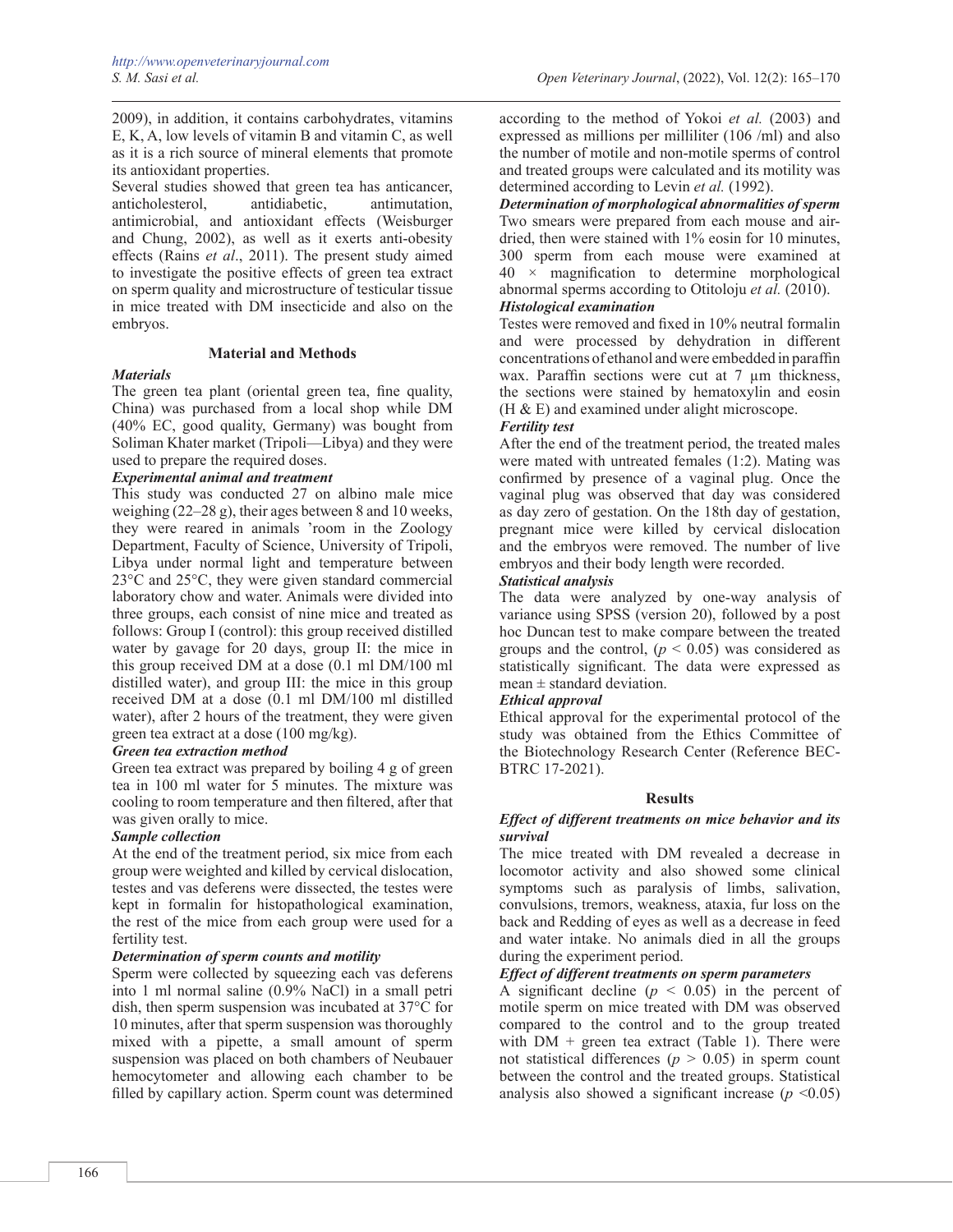**Table 1.** Effect of DM and aqueous extract of green tea on sperm parameters in male mice.

| <b>Groups Parameters</b> | <b>Control</b>    | DM treated group   | $DM + green$ tea treated group |
|--------------------------|-------------------|--------------------|--------------------------------|
| Sperm motility $\%$      | $79.33 \pm 0.14$  | $30.83 \pm 0.26^*$ | $77.20 \pm 0.33$               |
| Sperm count $(106$ /ml)  | $27.25 \pm 16.03$ | $27.18 \pm 15.30$  | $25.17 \pm 15.57$              |
| Abnormal sperm %         | $32 \pm 0.04$     | $65.33 \pm 0.19^*$ | $30.83 \pm 0.04$               |

Values expressed as (mean  $\pm$  SD).

 $*(p < 0.05)$  significant different from the control group.



**Fig. 1.** photomicrograph of different shapes of sperm morphology. (a): Normal sperm; (b): Tailless head; (c): Short tail; (d): Crooked tail; (e) Coiled tail; (f): Amorphous head. (Eosin—40 ×).

in the percent of abnormal sperm in DM treated group compared to the control and to DM + green tea treated group. On the other hand, a significant decrease in the percent of abnormal sperm was recorded in the group treated with dimethoae + green tea as compared to DM treated group (Table 1). Most observed abnormalities by a light microscope were sperm without tail, sperm with a short tail, sperm with a crooked tail, sperm with a coiled tail, sperm with an amorphous head compared to normal sperm (Fig. 1).

#### *Effect of different treatments on testicular tissue*

Testicular sections of control revealed the normal cellular organized arrangement of seminiferous tubules (Fig. 2A). Seminiferous tubules are separated from

each other by narrow interstitial spaces containing Leydig cells and blood capillaries. These seminiferous tubules are lined by germinal epithelium which consists of spermatogenic cells. The spermatogenic cells are formed of spermatogonia, spermatocytes, and spermatids between them Sertoli cells and the lumens contain many spermatozoa. Conversely, the testicular tissues of mice treated with DM showed structural alterations including, disorganization, degeneration of germinal epithelium in most seminiferous tubules, detachment of spermatogonia from the basement membrane in some seminiferous tubules, loss of some spermatogenic cells and existence of gaps between them, absence of spermatozoa in some seminiferous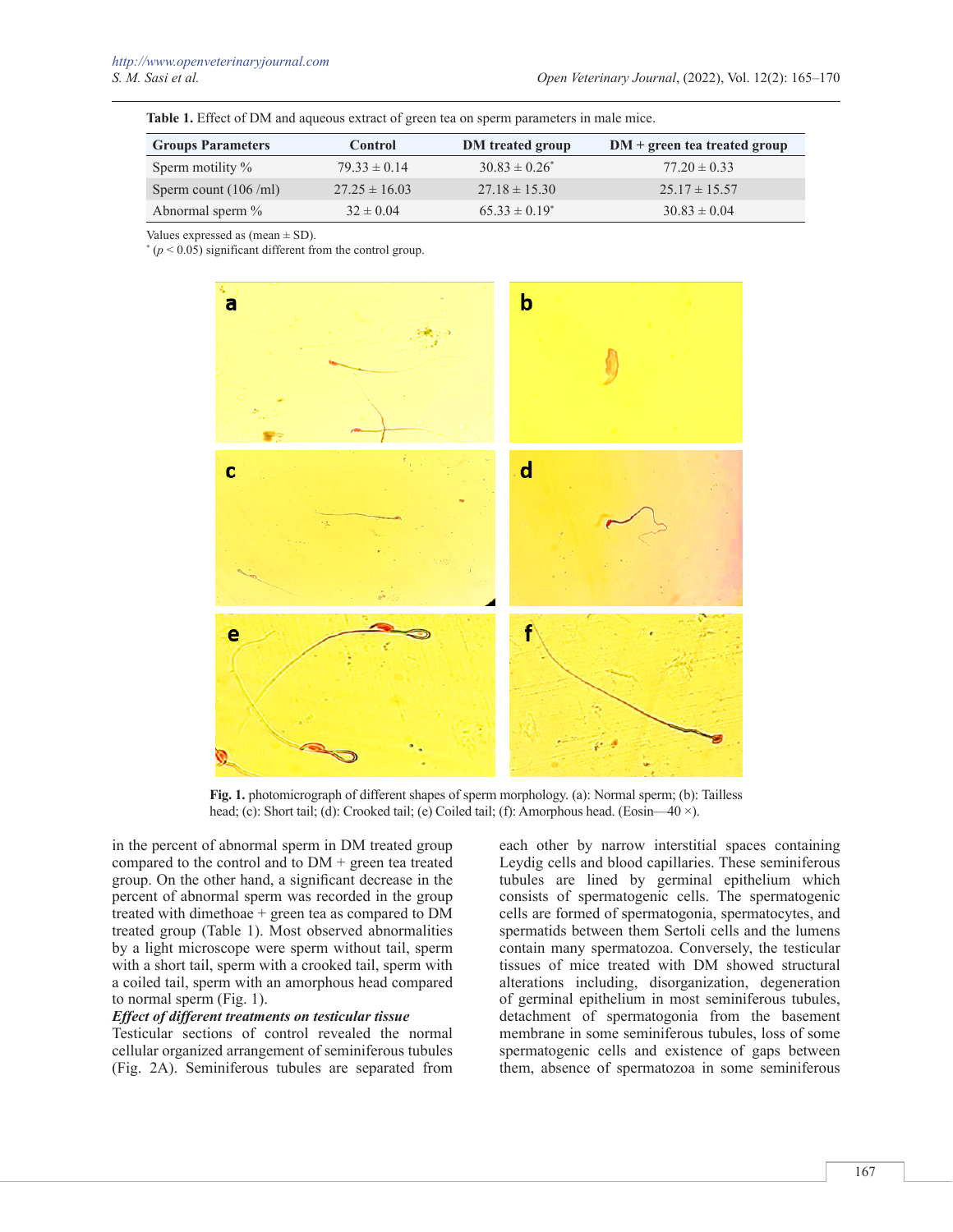

**Fig. 2.** A photomicrograph of a testicular tissue of the control group. (A) Closely packed seminiferous tubules, lined by normal spermatogenic cells (double headed arrow), interstitial space (star). (B) A photomicrograph of a testicular tissue of DM treated group showing detachment of spermatogonia from the basement membrane (arrow), loss of some spermatogenic cells (star). (C) Photomicrograph of a testicular tissue of green tea + DM treated group showing nearly normal structure of testes. (H & E 40  $\times$ ).

**Table 2.** Effect of DM and aqueous extract of green tea on embryos of untreated females impregnated by treated males.

| <b>Groups Parameters</b> | <b>Control</b>  | <b>DM</b> treated group      | $DM + green$ tea treated group |
|--------------------------|-----------------|------------------------------|--------------------------------|
| No of live embryos       | $10.2 \pm 0.18$ | $5.33 \pm 0.78$ <sup>*</sup> | $9.00 \pm 0.20$                |
| Body length (cm)         | $1.9 \pm 0.11$  | $1.8 \pm 0.11$               | $1.7 \pm 0.10$                 |

Values expressed as mean ± SD.

 $p < 0.05$  significant different from the control group.

tubules (Fig. 2B), while the testicular tissues of green tea + DM treated mice were close to the control group (Fig. 2C).

## *Effect of different treatments on embryos of untreated females impregnated by the treated males*

The results of the current study demonstrated a significant decrease ( $p$ < 0.05) in the number of live embryos of females impregnated by male mice treated with DM when compared to those of the control and DM + green tea treated group. No significant difference was recorded in the body length of the embryos between the treated groups and the control (Table 2).

## **Discussion**

In the last few years, a marked decrease in male fertility has been observed due to toxic materials such as cadmium, mercury, lead, and pesticides; these materials can accumulate inside the body and cause detrimental effects on reproductive function (Wijesekara *et al*., 2015). Sperm parameters are used as an indicator for recognizing male reproductive toxicants (Working, 1988). Few studies have used green tea as antioxidants; therefore, the purpose of this study was to test the effectiveness of aqueous extract of green tea in amelioration sperm parameters and testicular tissue in male mice treated with DM. The results of the current study demonstrated that the recommended dose of DM has caused decreasing in sperm motility. This result similar to the results of previous studies (Ngoula *et al*., 2014; Sasi *et al*., 2018a, 2018b). The reduction in sperm motility may be attributed to reduction in testosterone level which has an important role in spermatogenesis (Ali *et al*., 2011) or to disruption of the normal structure of microtubules in the sperm (Uzunhisarcikli *et al.*, 2007) or because the low level of ATP content (Choudhary *et al*., 2008) because of oxidative stress in the testes (Creasy, 2001; Bakir *et al*., 2020). This study also showed an increase in the percent of motile sperm in the treated group with DM + green tea extract compared to DM treated group. The positive effect of green tea may be due to amino acids, glucose, metals, vitamins and all the materials which induce and increase sperm motility (AL-Dujaily *et al*., 2012).

The current study revealed a significant increase in the percent of abnormal sperm in DM treated mice, this result agrees with the results of previous studies (Jallouli *et al*., 2015; Sasi *et al*., 2018a, 2018b). Sperm abnormalities may be due to change in the genetic material of sperm by over production of free radicals such as reactive oxygen species (Navarro and Bustos, 2014; Bakir *et al*., 2020) or to DNA damage in testes (Sarabia *et al*., 2009), or abnormal structure of microtubules in sperm tail (Trived *et al*., 2010). Also, a significant decrease was observed in the percent of abnormal sperm in group treated with green tea + DM, this reduction may be due to the catechins are in green tea which possess powerful antioxidant properties that can reduce DNA damage by removing free radicals and protect the chromosomes from mutagenic chemicals (Sung *et al*., 2000).

Previous studies revealed histopathological disturbances in adult rodents' testes following direct exposure to DM and other organophosphates pesticides (Farag *et al.*, 2007; Choudhary *et al*., 2008; Heikal *et al*., 2014; Bakir *et al*., 2020; Sasi and EL-Ghoul, 2021); which were in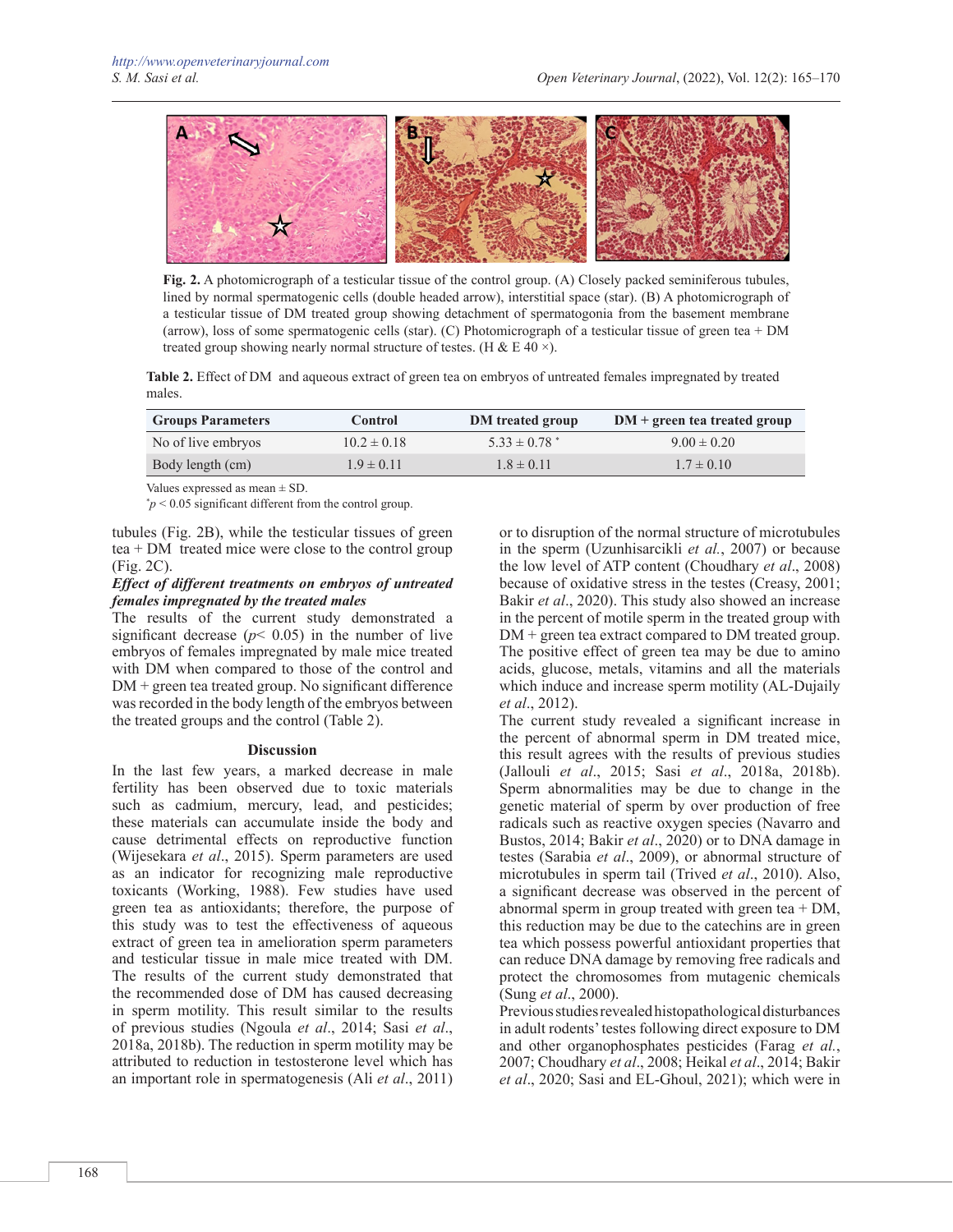concord with the histological results of this study which demonstrated that DM exerted a detrimental effect on testicular tissues. The toxic influence of this pesticide on testicular tissues of mice was either by increasing free radicals production (Heikal *et al*., 2011) which affect lipids (peroxidation of unsaturated fatty acids in the cell membrane); this, in turn, can impair cellular structure and function (Bergamini *et al*., 2004; Heikal *et al*., 2014) or by inhibition of pituitary gonadotropins secretion (Colborn, 2006). Histopathological changes were alleviated following green tea administration; a similar result was recorded by EL-Shahat *et al.* (2009) who found that green tea extract inhibited the harmful effects of DM on testicular tissue. This positive effect of green tea extract may be attributed to flavonoids, metals, and vitamins which play an important role in the induction of cellular growth and prevention of free radicals induced oxidative stress (Rai-Nishant *et al*., 2012).

The results of this study indicated that this pesticide affected the embryos, which was in agreement with works were done by Sasi *et al.* (2018a, 2018b) and Sasi and EL-Ghoul (2021). This negative effect of DM may be attributed to the overproduction of free radicals which affect different body systems including the male reproductive system and increase sperm abnormalities, while the beneficial impact of green tea on the embryos may be caused its antioxidants properties which can protect the chromosomes and genetic materials (DNA) from mutagenic chemicals (Sung *et al*., 2000).

## **Conclusion**

This study revealed that the exposure to DM leads to detrimental effects on sperm quality, testicular tissues of male mice and on the embryos. In contrast, administration of an aqueous extract of green tea has a positive role in improving the toxicological and physiological impacts resulting from exposure to this insecticide; so green tea extract may be considered as a therapy option for reproductive toxicity without causing any harmful side effects.

## **Acknowledgment**

The authors express their deepest appreciation to Prof. Dr Othman Alansari at Zoology department, Faculty of Science, University of Tripoli and Prof. Dr. Khalid Salem at University of Sadat city, Cairo, Egypt for their revision this paper.

#### *Conflict of interest*

All authors declare that there is no conflict of interest.

## **References**

Abouamer, W., Abu-Shaeir, W. and Bakry, S. 2013. Dimethoate induced intrauterine growth retardations in mice. American-Eurasian J. Toxicol. Sci. 5(4), 85–93.

- Abu EL-Saad, A.M. and ELgerbed, M.S.A. 2010. Dimethoate-induced hepatotoxicity in rats and the the protective roles of vitamin E and N-acetylcysteine. Egypt J. Exp. Biol. (Zool). 6, 219–300.
- Al-Ali, A.A., Kata, F.S. and Hussein, S.M. 2016. Biochemical and histopathological changes of dimethoate in some organs of laboratory mice Mus muculus. Basrah J. Agri. Sci. 29(2), 162–186.
- Al-Dujaily, S.S., Al-Zubaidi, S.F. and Hussain, S.O. 2012. Effect of *in vitro* activation by Glycyrrhiza glabra extract on cryostorage. Euphrates J. Agri. Sci. 4(3), 15–25.
- Ali, K., Reza, N.G., Syamak, S., Aref, H., Leila, R., Mohammad, B., Davoud, K. and Esmaiel, G. 2011. Protective effect of selenium on Diazinon induced determination Impact on testes in mature male rats. Global Vet. 7(4), 370–380.
- Bakir, E., Sariozkan, S., Endirlik, B.U., Kili, A.B., Yay, A.H., Tan, F.C., Eken, A. and Turk, G. 2020. Cherry laurel fruit extract counters dimethoate induced reproductive impairment and testicular apoptosis. Art. Hig. Rada. Toksikol. 71, 329–338.
- Bergamini, C.M., Gambetti, S., Dondi, A. and Cervellati, C. 2004. Oxygen, reactive oxygen species and tissue damage. Curr. Pharm. Des. 10(14), 1611–1626.
- Breckenridge, C.B. and Stevens, J.T. 2008. Corpo protection chemicals: mechanism of action and hazard profiles. In Principles and methods of toxicology. Ed., Hayes, A. W. Boca Raton, FL: CRC Press Taylor and Francis Group, pp: 727–774.
- Choudhary, N., Goyal, R. and Joshi, S.C. 2008. Effect of malathion on reproductive system of male rats. J. Environ. Biol. 29(2), 259–262.
- Colborn, T. 2006. A case for revisiting the safety of pesticides: a closer look at neurodevelopment. Environ. Health Perspect. 114(1), 10–17.
- Creasy, D.M. 2001. Pathogenesis of male reproductive toxicity. Toxicol. Pathol. 29(1), 64–76.
- El-Shahat, A.R., Attia, G., Abdel-Raheim, M. and El Saed, M. 2009. Altered testicular morphology and oxidative stress induced by cadmium in experimental rats and protective effect of simultaneous green tea extract. Int. J. Morphol. 27(3), 757–764.
- Farag, A.T., Karkour, T.A.Z. and El Okazy, A. 2006. Developmental toxicity of orally
- administered technical dimethoate in rats. Birth Defects Res. B. Dev. Reprod. Toxicol. 77(1), 40–46.
- Farag, A.T., El-Aswad, A.F. and Shaaban, N.A. 2007. Assessment of reproductive toxicity of orally administered technical dimethoate in male mice. Reprod. Toxicol. 23, 232–238.
- Gomikawa, S., Ishikawa, Y., Hayase, W., Haratake, Y., Hirano, N., Matuura, H., Mizwaki, A., Murakami, A. and Yamamoto, M. 2008. Effect of ground green tea drinking for 2 weeks on the susceptibility of